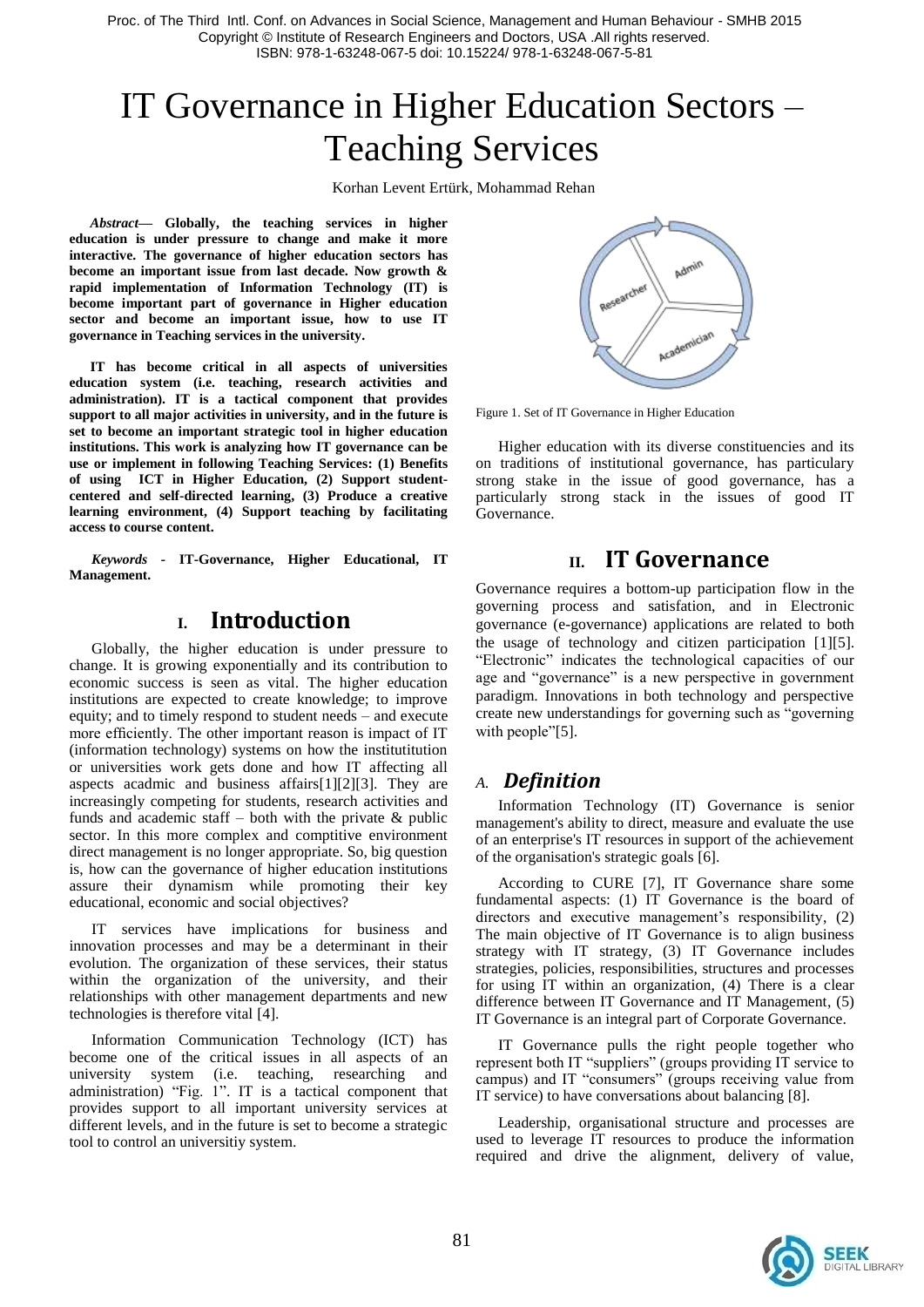management of risk, optimised use of resources, sustainability and the management of performance.

Strategic objectives must be established and decisions on where, when and how investment in IT is going to take place must be made, in order to achieve the objectives in such a way that competitiveness and effectiveness of the university are improved. Good governance is essential to the effective management and development of an organisation's technology portfolio.

According to Garcia, Vicente and Aragones [4], It is clear that ICTs have become ubiquitous in almost all organizations, institutions and companies, regardless of the sector to which they belong. Hence, effective and efficient ICT management to facilitate optimal results is necessary essential.

# *B. The Strategic Planning Process Higher Education*

Now ICT is become a force, that has changed several aspects of the life, includes all almost all areas (i.e. medical science, business, travel & tourism, banking, engineering and designing etc) and the impact of ICT across the past two or three decades has been enormous. It has changed the way of working style in these fields, operate today is vastly different from the ways they operated in the past. But once we looks at education sector, it also has implementation but little slow speed. A number of people have attempted to explore this lack of activity and influence.

Governance in higher education refers to the means by which higher educational institutions are formally organized and managed even there is there some difference of opinion between definitions of management and governance and in university governance system is the way in which universities are operated. Governing structures for higher education are highly differentiated around the world.

Fu [9] found, the ICT is being applied successfully in instruction, learning, and assessment and considered a powerful tool for educational changes and reforms with an appropriate use of ICT can raise educational quality and connect learning to real-life situations. ICT services for teaching, learning, and knowledge has a life cycle that needs both open-minded nurturing to produce diverse solutions and rigorous management to guide the most promising solutions. Universities needs forward-looking learning environments. Also supported by Oliver[10], there have been a number of factors impeding the wholesale uptake of ICT in education across all sectors with ICT applications provide many options and choices and many institutions are now creating competitive edges for themselves through the choices they are offering students.

IT governance initiatives that include the adoption of control frameworks and good practices to help monitor and improve critical IT activities to increase business value and reduce opeartional problems [2][3][4].

There are several components of ICT usage/implementation in university education system "Fig. 2".



Figure 2. IT Governance in University

# **III. Discussion**

In this study we are discussing some following issues of ICT usage in Teaching Services: (1) Benefits of using ICT in education, (2) Support student-centered and self-directed learning, (3) Produce a creative learning environment, (4) Support in teaching services by facilitating access to course content. "Fig. 3".



Figure 3. Teaching Services in IT Governance

ICT usage in Teaching Services for students may apply in web portals by means of some software programs "Fig. 4".



Figure 4. IT Governance System for Students

In the classrom environment, blended learning is a formal education program which combine face-to-face learning with digital instructions by using IT technologies. Learning takes place e-learning, or classroom based environments. There is usually some element of student control over time, place, and/or pace, in combination with in-person classroom or virtual one-on-one instruction. Additionally Adaptive learning is a computer-based and/or online educational system that modifies the presentation of material in response to student performance. Modern learning e-technologies are supporting to make it possible to provide immediate feedback to learners during learning

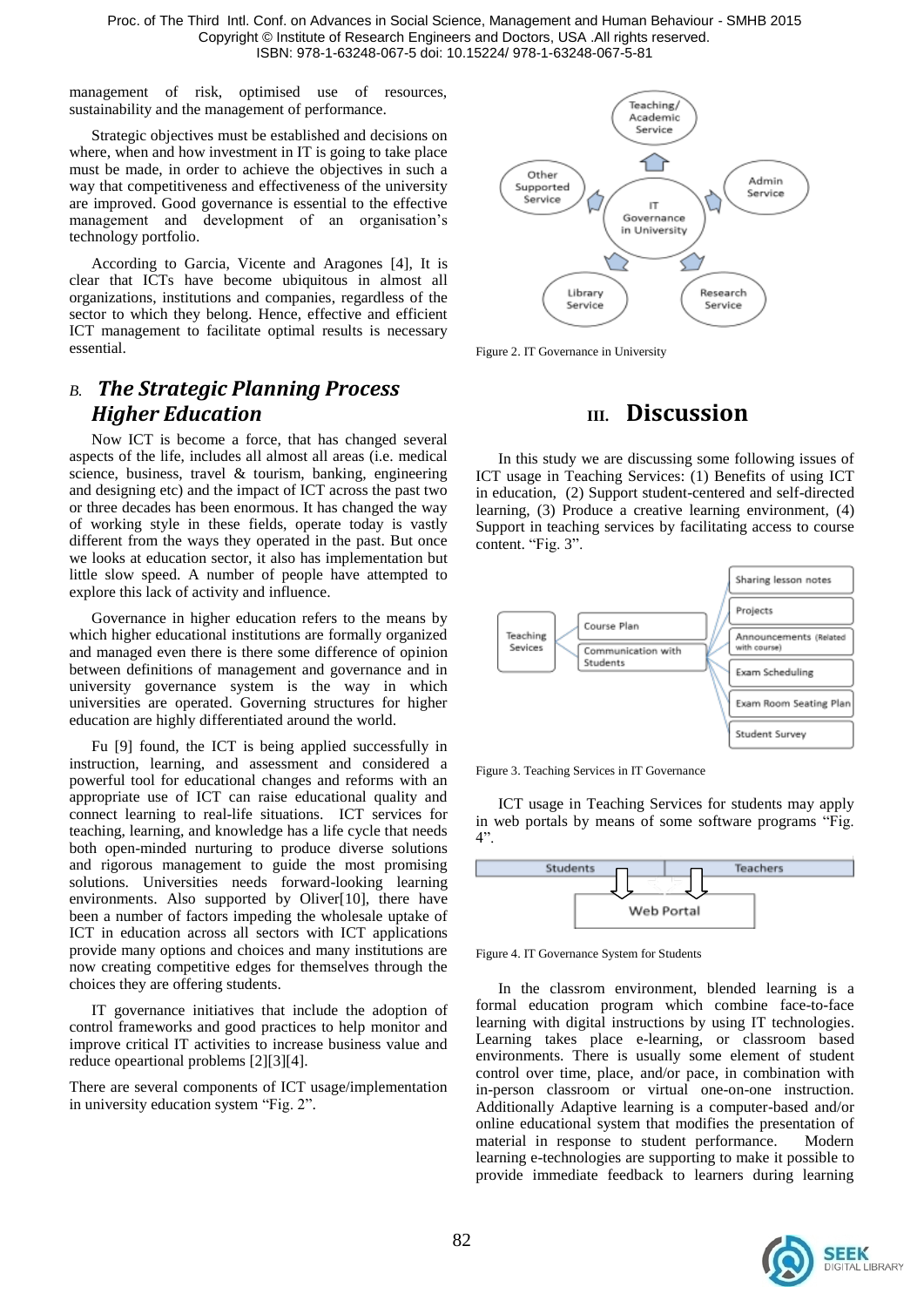activities performed. Learning management systems (LMS) are focused on blended learning, adaptive learning or elearning, and they are used to improve the learning process in universities.

LMS is a software application for the administration, tracking, reporting and delivery of courses. LMS is comprehensive, integrated software that supports the development, delivery, assessment, and administration of courses in blended, or online learning environments, most of the LMSs come with standard or customisable features. The most widely cited reason according to the LMS research was functionality, with price a close second, and support a distant third and LMS enable communications between students, teachers and the other players (tutors, administraton personel etc.) by extend learning, any time, anywhere on any device or cloud. Some LMSs can deliver content and allow students to access via mobile devices. Although many LMS vendors use mobility as a key selling point for their software, the majority of respondents in our sample access their LMS from a desktop computer (89 percent) or laptop (76 percent). Only 25 percent of users access LMS from tablets while, 19 percent use smartphones. Advanced LMSs evolve, they're increasingly moving to the cloud. This allows for better functionality and mobility, enhanced security and lower costs. Technical service personel can assess the reliability/stability, scalability, and security of the LMS [11][12][13][14].

Additionally, LMS in the literature is perhaps most commonly associated with computer applications which we must identify as Course Management Systems (CMS). These systems can be used primarily for online or blended learning, supporting the shariring course materials online, with students and other supporting staff, tracking student performance, storing student submissions, student satisfaction survey, and communication between the students with their teacher & course supporting staff. Some of this same functionality can be seen within LMSs as well, so it is understandable why confusion might exist about the differences between the two types of systems. By contrast, a learning content management system (LCMS) is a related software technology that provides a multi-user environment where developers, authors, instructional designers, and subject matter experts may create, store, reuse, manage, and deliver digital educational technology (also known as elearning) content from a central object repository. LCMS focuses on the development, management and publishing of the content that will typically be delivered via an LMS. Users can both create and re-use content and reduce duplicated development efforts [15][16][17].

Whenever teachers plan or design their study plan for any specific course(s), they are in essence making a series of decisions aimed at creating a design, which in this case consists of a plan of activities and responsibilities of teacher and students, will do in that course. Developing a course plan in the context of the content, both broad and specific, means thinking not only about having students learning content but also about how to give students practical (or industrial know-how in some specific courses) knowledge that are important in the course goals. A course plan includes not only the goals and the content topics, but also teaching method/process and what the students will do during the lesson. In order to achieve end-of-semester goals, if any kind of help needed by students, they use the system. If goals focus solely on mastery of content, then practice in reiterating and explaining what students have learned is appropriate. Many courses do this. During course, demonstration of achievement of these content mastery goals typically involves a series of midterm and final exams focused largely on basic order thinking skills such as identifying, listing, explaining, describing, summarizing, and so on.

The teachers can create and upload study materials (lesson notes, projects) in LMS, and then extend their content by sharing and making it allow to students, other tutors, groups and may link or share with other course(s). The LMS contains course assembly tools as well as features to create tests, quizzes, homework, lab exercises, exams and surveys. The purpose of the exams may be to improve the effectiveness of course content and student progress tracking. Any question type (including multiple choice, fill in the blank, short answer, matching and calculated numeric) may be used in any combination to generate exams and surveys. Exams and surveys may contain questions drawn at random from question pools, enabling a single test to be delivered multiple times to students throughout semester with students receiving different questions each time [13][18][19][20][21].

The assessment and grading of homework and course projects can be done by the LMS platform. LMS automate several aspects of the whole procedure, like automatically accepting student submissions (through file upload), cataloguing and presenting them to the teacher, providing grade entry forms and storing the students' grades alongside those automatically calculated by the LMS. The top mostused LMS include assessment and testing tools, blended learning, and student portal functionality. People's motivations for buying an LMS were varied [18][19][20][21].

Meanwhile, classrooms can be assigned for series of midterm and final exams and then students can be allocated seats in these rooms. The seating plans for rooms, that are to be used may be set up. Exam rooms can be used for more than one exam at a time. Any seats used by students will be marked with a student icon etc. with a LMS customized tool "Fig. 5".

| COMPE 102<br>Final<br>New Atl Anti-   |                                                                   |                         | ä      |              |                                 | ÷      |  |
|---------------------------------------|-------------------------------------------------------------------|-------------------------|--------|--------------|---------------------------------|--------|--|
| 13.54 - 16.85<br>÷<br><b>SHOW</b>     |                                                                   |                         | ۱      |              |                                 |        |  |
|                                       |                                                                   |                         | 1<br>۱ |              | 1014                            |        |  |
|                                       |                                                                   |                         | ۱      | <b>STATE</b> | ab.                             |        |  |
| -<br>$2016 - 2745$                    | <b>William</b>                                                    | <b>R</b> manner         |        |              |                                 | $\sim$ |  |
| <b>BILE-1250</b><br>USE GON<br>aix as | --<br>$-484$<br>4 land<br>$\sim$<br>$190 - 300$ $-3000$<br>& page | $-0.01$<br><b>A MAI</b> |        |              |                                 |        |  |
| 414, 903                              | <b>R199</b>                                                       |                         |        |              | $80.8 - 80.$<br><b>SOF</b><br>픈 |        |  |

Figure 5. Exam Room Seating Plan (this work has been done by authors)

On the other hand there are some standard social networks applications, which are providing features such as interaction, active collaboration learning, resource sharing, which are the important features of learning. LMSs provide a limited personalized learning environment to students and most of them have lack of social communication tools, and they don't have as much capabilities as social networking